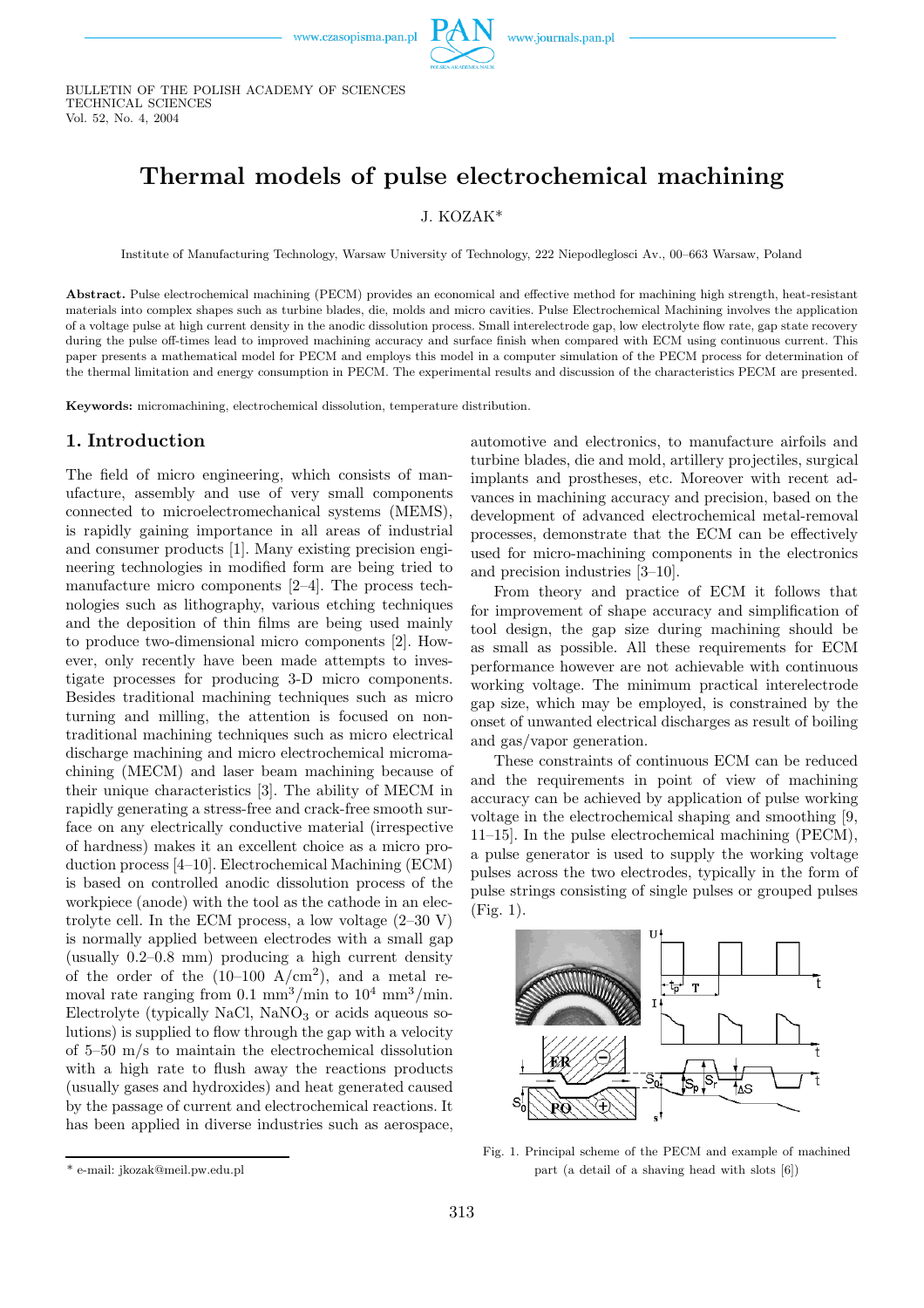The anodic electrochemical dissolution occurs during the short pulse on-times  $t_p$ , each raging from 1  $\mu$ s to 5 ms. The dissolution products (sludge, gas bubbles and heat) can be flushed away from the inter-electrode gapby the flowing electrolyte during the pulse off-times  $t_0 = T - t_p$ between two pulses or two groups of pulses. To intensify the electrolyte flushing, the tool is retracted from the workpiece to enlarge the gap  $S_r$  during the pulse offtimes. The gap checking and tool repositioning can also be conducted during these pulse pauses to establish a given gap size  $S_0$  before the arrival of the next pulse, leading to a significant reduction in the indeterminacy of the gap and, hence, improving the shaping accuracy. With PECM, it is possible to reproduce complex shapes, such as dies, turbine blades, and precision electronic components, with accuracy within 0.01–0.05 [mm].

However, in order to make PECM suitable for micro machining 3-D shapes, it is necessary to develop a modified ECM system which will provide a small gap below  $10 \mu m$  and ultra short pulses of order a few or hundred nanoseconds for a highly localized and controlled electrochemical dissolution [7–10]. Instead of designing and fabricating a tool for a given component size and shape. a pulse electrochemical micro machining (PECMM) approach uses a universal tool electrode (e.g. cylindrical, flat-faced wire tool electrode) which is moved in a manner similar to that of a miniature-milling cutter, along the three axes using a computer controlled nano resolution drive system (Fig. 2)



Fig. 2. Principal scheme of the Pulse Electrochemical Micro Machining (PECMM) and example of machined part (a micro-cavity in the copper sample [7]): ER – tool electrode (cathode), E – electrolyte, W – workpiece (anode)

The feasibility of such a system has been described in [7–10], a comprehensive study consisting of a mathematical model for the micro machining process and influence of machining conditions in the gapon the process performance has not been yet reported. The thermal mathematical models and computer simulation of PECM processes used for precision machining and micromachining are presented in the paper.

#### 2. Mathematical modelling

The main task in PECM shaping, regardless of variant, is to calculate distribution of the material removed on the anode-workpiece surface after a single or pocket pulse. This is determined by the current density distribution in the gap during pulse on time, in particular in a medium of varying electrical conductivity, with complex processes occurring on the surface of the electrodes and with changes in shape of the machined surface during the course of machining.

Additional tasks are connected with describing the effects of the PECM conditions on the selection of pulse parameters, such as pulse on time  $t_p$ , pulse off-time  $t_0$ , and parameters for movements of the tool-electrode. The PECM limitations due to electrolyte boiling have also been determined particularly critical pulse time  $t_p^*$ , causing electrolyte boiling in the gap of the given width  $\dot{S}$ . That corresponds to the determination of the critical  $S^*$ width causing boiling for the given  $t_p$  pulse time.

In PECMM with application of ultra-small gap size below 10  $\mu$ m, and ultra-short pulses of nano/microsecond level, the effect of the gas bubble on the process in gap is not significant and can be neglected. The main changes in electrolyte properties are result of the heating.

Depending on the assumptions concerning of heat transfer and flow velocity distribution, the models divided in at least two groups:

- Adiabatic model without heat transfer through the electrode surfaces. It is equivalent to assuming in a given cross-section of the gap: constant temperature and electrical conductivity. Its values are equal to the averaged values over a cross-section.
- Thermal model with heat transfer through the electrode surfaces.

The following conditions are assumed for the both, above models:

- Ohm's law is applicable in the whole gap, so as to relate the current density i with the medium's electrical conductivity  $\kappa$ , pulse voltage U and gap size S.
- Electrochemical and diffusion processes are accounted for by the characteristic of pulse anodic dissolution  $K_V$  $(i, t_p)$  and by introducing the total overpotential E  $(i, t_p)$  $t_n$ ) into the boundary condition.
- Flow in the gap is neglected.

The metal removal rate,  $V_n$  during pulse on-time can be obtained from the Faraday's law:

$$
V_n = K_v i \tag{1}
$$

where:  $K_v$  is the coefficient electrochemical machinability, which is defined as the volume of material dissolved per unit electrical charge.

To simplify the calculations let us introduce a curvilinear coordinate system  $(\xi, \zeta)$ , connected with the toolelectrode in which a coordinate  $\xi$  lies on the given electrode and is measured from the inlet of the electrolyte and let axis  $\zeta$  overlap its normal  $\bar{n}_c$  (Fig. 3). Taking into account that the gapsize is much less than the length, width and the radius of surfaces, we can use one-dimensional approximation for the distribution of electrical potential along the distance S, for a given point of the anode from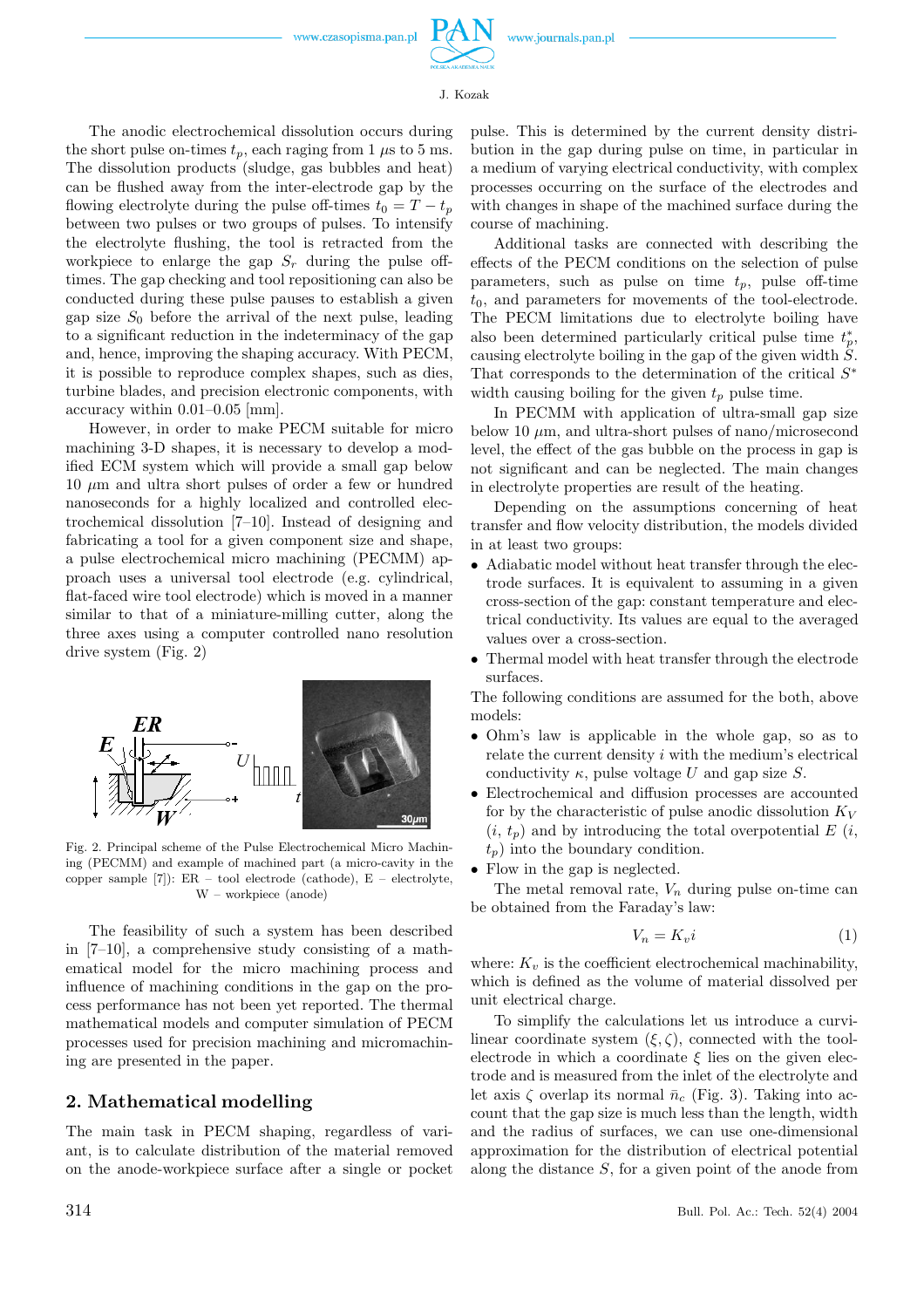www.czasonisma.nan.n



Thermal models of pulse electrochemical machining

the tool-electrode surface (Fig. 3). In this approximation, the current density,  $i$ , can be expressed by the Ohm's law:

$$
i = \kappa_0 \frac{U - E}{\int_{0}^{S} \frac{d\zeta}{1 + \alpha_T \theta}}
$$
 (2)

where:  $U$  and  $E$  are amplitude of voltage pulse and overpotential, respectively,  $\theta = T - T_0$  — the temperature increment,  $T_0$  — initial temperature of the electrolyte,  $\alpha_T$ — conductivity coefficient of the electrolyte at  $T_0$ ,  $\kappa_0$  is the electrolytic conductivity at  $T_0$ .



Fig. 3. Scheme of the curvilinear coordinate system

Generally, the temperature distribution in the gap with respect to Joule's heat generation, convection and heat transfer through the electrode surfaces is described as following:

$$
\frac{\partial T}{\partial t} + W(\xi, \zeta, t) \frac{\partial T}{\partial \xi} \n= a \frac{\partial^2 T}{\partial \zeta^2} + \frac{i^2}{\kappa_0 \rho_e C_p [1 + \alpha_T (T - T_0)]}
$$
\n(3)

where:  $W$  is the flow electrolyte velocity,  $a$  is the thermal diffusivity, and  $\rho_e$ ,  $C_p$  are density and heat capacity of electrolyte, respectively.

The boundary conditions are as follows: at the inlet:  $T(\xi = 0) = To$ , on the electrodes:  $T(\xi, 0) = T_A$ ,  $T(\xi, S) =$  $T_C$ , where:  $T_A$  and  $T_C$  are temperatures of the anode and cathode, respectively.

Mathematical approximation of the pulse electrochemical processes depends on the Strouhal number:

$$
St = \frac{L}{wt_p} \tag{4}
$$

where  $L$  is characteristic length of the machining surface along flow path, and  $w$  is average flow velocity in the gap.

For PECMM conditions of electrolyte flow  $w < 1$  m/s, pulse on-time  $t_p < 10^{-6}$  s, and gap length  $L < 1$  mm, the Strouhal Number will be larger than 1000. The proceeding processes are visible nonstationary. In their mathematical description the local derivative plays the greatest role and the transfer of mass and energy by convection may altogether be neglected.

Mathematical modelling of PECM process also depends on the relation between the pulse off-time  $t_0$ , flow velocity w and characteristic length L i.e. Strouhal number for flushing period  $St_0 = L/wt_0$ .

If the time interval between the pulses  $t_0 = t_{pp} - t_p$ is long enough to ensure a complete renewal of the electrolyte in the gap i.e. when  $St_0 < 1$  or  $t_0 > L/w$ , it is reasonable to assume that the analysis of the process for a single pulse is valid over a series of pulses. However, if small pulse interval is used, in mathematical modelling an additional description is required to track the changes in the initial conditions from pulse to pulse in order to apply the models derived under single pulse conditions.

2.1. Thermal model of PECM without heat transfer through the electrode surfaces. For a single pulse on-time, the following system of equations can thus be established for describing the PECM process:

$$
\frac{dS}{dt} = \kappa_0 K_V (1 + \alpha_T \theta) \frac{U - E}{S}
$$

$$
\frac{d(\theta S)}{dt} = \kappa_0 (1 + \alpha_T \theta) \frac{U - E}{S} \frac{U}{\rho_e C_p}
$$
(5)

with initial conditions:  $S = S_0$ , and  $\theta = 0$  for  $t = 0$ .

By combining above equations, the following equation is obtained:

$$
S\frac{d\theta}{dt} = \kappa_0 \left(1 + \alpha_T \theta\right) \frac{U - E}{S} \frac{U}{\rho_e C_p} \times \left(1 - \frac{\rho_e C_p K_V}{U} \theta\right). \tag{6}
$$

For typical PECM conditions where  $U = 10-20$  V,  $\rho_e C_p < 5 \times 10^6$  J/m<sup>3</sup>K,  $\theta < 80^\circ$ K, and  $K_V < 4 \times$  $10^{-11}$  m<sup>3</sup>/A s, the term  $(\rho_e C_p K_V/U) \theta < 1.6 \times 10^{-3} < 1$ and, hence, can be neglected.

In this model only heating of the electrolyte is regarded with neglecting of hydrodynamic effects, therefore, it is reasonable to use in this case of modelling, the term: thermal model of PECM.

In PECM with short pulse on-time, the effects of changes in the gap size,  $S$ , on the current density and Joule heat generation are not significant and can be neglected, therefore, the integration of Eqs. (6), can be simplified by treating  $S$  as a constant. Upon the integration, the temperature increment equation is

$$
\theta = \frac{1}{\alpha_T} \left\{ \exp \left[ \frac{\alpha_T \kappa_e}{\rho_e C_p S_0^2} \int_0^t U \left( U - E \right) dt \right] - 1 \right\} \tag{7}
$$

where working voltage pulse depends on time i.e.  $U =$  $U(t)$ .

For example, Fig. 4 presents the results for the triangle voltage pulse. The following parameters are constant throughout the computer simulation process:  $\rho = 1070 \text{ kg/m}^3$ ,  $C_p = 3800 \text{ J/kgK}$ ,  $\alpha_T = 0.02 \text{ J/K}$ ,  $E = 3.0$  V. The typical current i and the electrolyte temperature  $\theta$  characteristics are presented in Fig. 4.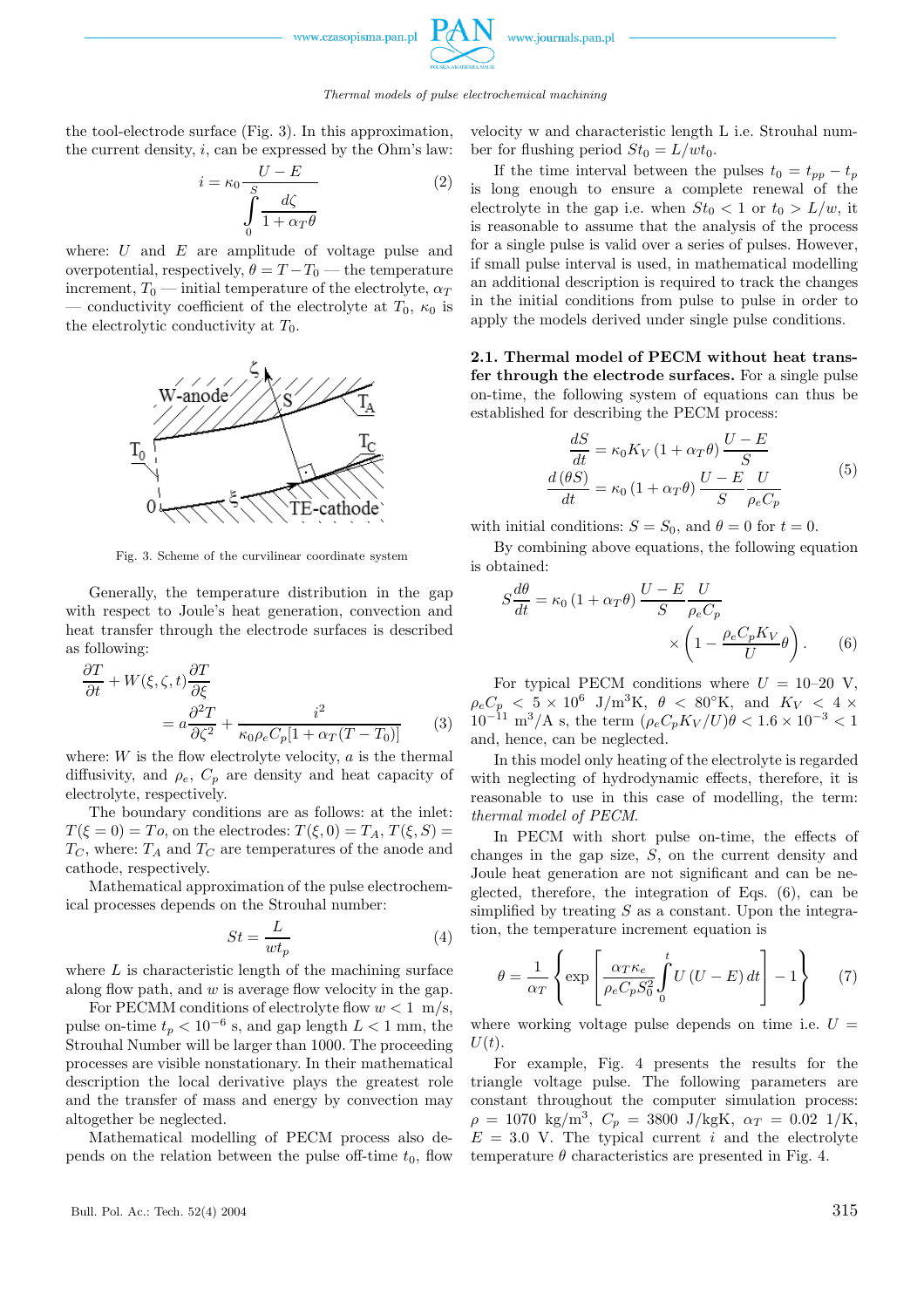

J. Kozak



Fig. 4. The current and the electrolyte temperature changes during pulse on-time for triangular shaped pulse (::::::: boiling area)

If electrolyte boiling is considered as the limit for maintaining a stable machining process, the expression of the gap size, denoted as  $S^*$  can be obtained from simulation with condition as following:  $t = t_p^*, \ \theta = \theta_b$ , where:  $\theta_b = T_{boil} - T_0$ , and  $T_{boil}$  is the boiling temperature of the electrolyte under the gapconditions. The change of the critical gapsize with pulse on-time for given voltage  $U = 12$  V at different shape pulse, illustrates Fig. 5 [15].



Fig. 5. Critical pulse on time vs. gap size at different shape of voltage pulse [15]

Let us consider the case of PECM with using rectangular pulse of voltage  $U = \text{const.}$  For rectangular pulse of voltage, the Eq. (7) becomes

$$
\theta = \frac{1}{\alpha_T} \left\{ \exp \left[ \frac{\alpha_T \kappa_e}{\rho_e C_p S_0^2} U \left( U - E \right) t \right] - 1 \right\}.
$$
 (8)

For this case, from Eq.  $(5)$ , a differential equation S and  $\theta$  can be derived as:

$$
\frac{dS}{S} = \frac{\rho_e C_p K_V}{U} d\theta.
$$
\n(9)

The solution of this equation upon integration can be

expressed as follows:

$$
S = S_0 \exp\left(\frac{\rho_e C_p K_V}{U} \theta\right). \tag{10}
$$

For typical PECM parameters mentioned earlier, the exponent in Eq. (10) is in order of  $10^{-3}$ , therefore, the Eq. (10) can be approximated as

$$
S = S_0 \left( 1 + \frac{\rho_e C_p K_V}{U} \theta \right). \tag{11}
$$

The material removal thickness  $\Delta S = S - S_0$  during a single pulse is equal to

$$
\Delta S = \frac{\rho_e C_p K_V}{U} \theta S_0. \tag{12}
$$

If the temperature increment  $\theta$  is known at the end of the pulse, denoted as  $\theta_p$ , the gap changes at the time  $t = t_p$  can be calculated using Eq. (12). After substituting Eq. (8) into Eq. (12), removed thickness at time  $t_p$  is equal to:

$$
\Delta S = \frac{\rho_e C_p K_V}{\alpha_T U} \times S_0 \left\{ \exp \left[ \frac{\alpha_T \kappa_e}{\rho_e C_p S_0^2} U \left( U - E \right) t_p \right] - 1 \right\}.
$$
 (13)

The average material removal rate,  $V_a = \Delta S/t_p$ , during the pulse on-time is expressed as

$$
V_a = \frac{\rho_e C_p K_V}{\alpha_T U t_p} \times S_0 \left\{ \exp \left[ \frac{\alpha_T \kappa_e}{\rho_e C_p S_0^2} U \left( U - E \right) t_p \right] - 1 \right\}.
$$
 (14)

With this equation, the tool-electrode averaged feed rate  $V_f$ , in quasi-steady state PECM can be determined by regarding of pulse duty cycle  $\sigma = t_p/T$ :

$$
V_f = \sigma V_a. \tag{15}
$$

316 Bull. Pol. Ac.: Tech. 52(4) 2004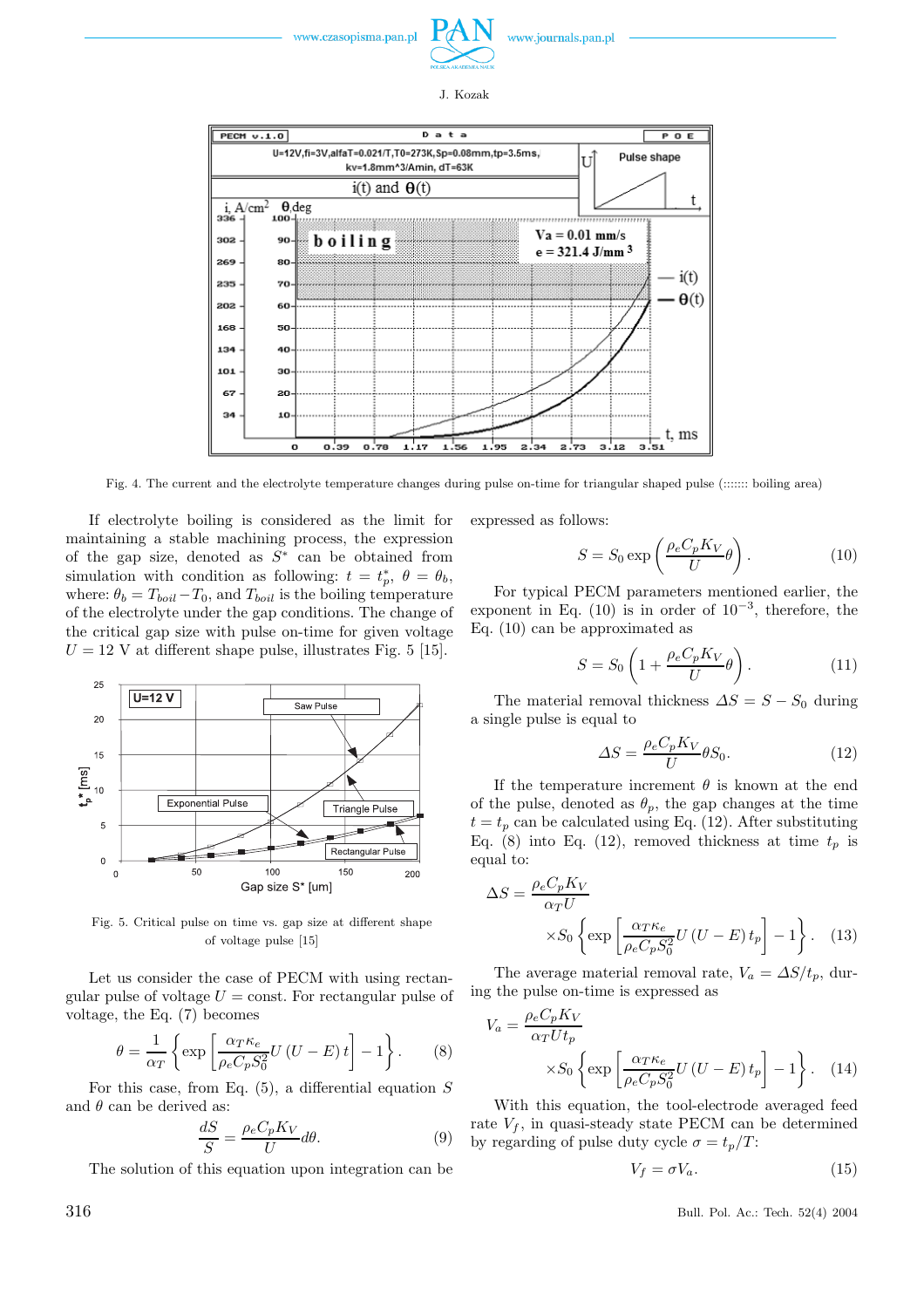

If electrolyte boiling is considered as the limitation for maintaining a stable machining process, the expression of the minimum gap size for given  $t_p$ , denoted as  $S^*$ , can be obtained from Eq. (8) as

$$
S^* = \sqrt{\frac{\alpha_T \kappa_0 U (U - E)}{\rho_e C_p \ln \left(1 + \alpha_T \theta_b\right)} t_p}.
$$
 (16)

From the point of view of thermal limitation the critical pulse on-time is expressed as

$$
t_p^* = \frac{\rho_e C_p \ln\left(1 + \alpha_T \theta_b\right)}{\alpha_T \kappa_0 U \left(U - E\right)} S^2.
$$
 (17)

The change of the critical gapsize at varies the amplitude voltage, U, for given pulse on-time, what illustrates Fig. 6.



Fig. 6. The effect of on-time  $t_p^*$  on the gap  $S^*$  under different voltages U

2.2. Thermal model of PECM with heat transfer through electrodes. Neglecting the convection term also implies that, in this particular case,  $\theta$  is dependent only on time and a coordinate  $y$  in Fig. 7 (coordinate  $y$  is corresponding to coordinate  $\zeta$  in Fig. 3), and S at a fixed coordinate  $\xi$ , depends only on time.



Fig. 7. Scheme for PECMM without a flow convection of heat

Let us consider a single pulse and a case of PECM with full renovation of the electrolyte in the gap, i.e. at Strouhal number for flushing period  $St_0 = L/wt_0 > 1$ .

According to Eq. (2 and 3), a mathematical model can be obtained describing the changes in the temperature and current density which occur in the gap as follows  $(18)$ :

$$
\frac{\partial \theta}{\partial t} = a \frac{\partial^2 \theta}{\partial y^2} + \frac{i^2}{\rho C_p \kappa_0 (1 + \alpha_T \theta)},
$$
\n
$$
i = \frac{\kappa_0 (U - E)}{\int_0^S \frac{dy}{1 + \alpha_T \theta}},
$$
\n
$$
\theta [y = 0] = \theta_K
$$
\n
$$
\theta [y = S] = \theta_A.
$$
\n(18)

The heat transfer is described by partial, nonlinear differential equation; therefore, a solution can be obtained by using numerical methods. For example, the change of the temperature in time and across the gap is shown in Fig. 8.



Fig. 8. Electrolyte temperature distribution across the gap size in time-on for rectangular shaped pulse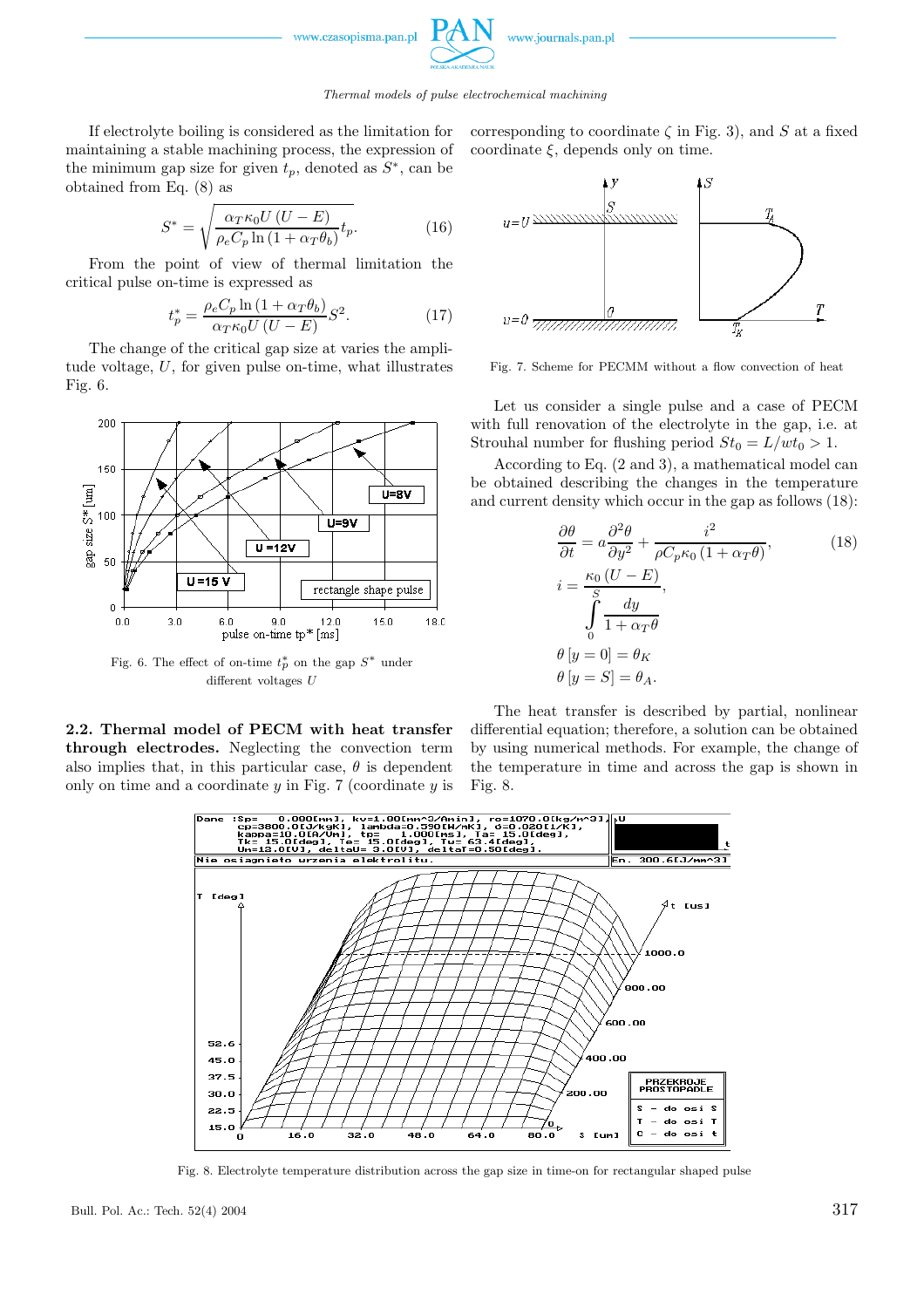

www.journals.pan.pl



An estimated value of critical pulse on-time from the give adiabatic model is lower, in comparison with the estimated value, than in the model in which heat transfer through electrodes regarded. Therefore, application of the adiabatic thermal model to calculation critical conditions of PECM leads to "more safe" estimation.



Fig. 9. Critical pulse on time vs. voltage amplitude

The Fig. 9 indicates that increasing of amplitude of pulse voltage leads to very significant decrease critical pulse on time. For example, at rectangular pulse increase of voltage from 6 V to 12 V, reduced pulse on time from 6 ms to 1 ms.



Fig. 10. The effect of the initial gap size on the average removal rate, with different pulse on times

In order to improve shaping accuracy and simplify tool design, the down-slope of curves describing average material removal rate  $V_a = f(S)$  should be as steep as possible so that the material removal rate will decrease sharply for any increase in the gapand a high degree of anodic dissolution localization can be attained. It was proven that the slope of this function encountered in PECM is indeed steeper than that in the ECM with continuous current [11–15]. Typical curve  $V_a = f(S)$  obtained from computer simulation based on thermal adiabatic model is shown in Fig. 10. Calculations were carried out for rectangular

pulse of voltage and at assumption that avoid increment of temperature is equal to  $\theta = 70$  K at  $S = 0.08$  mm (i.e. final temperature for  $S = 0.08$  mm is 5 degree below of the boiling point of electrolyte).



Fig. 11. The effect of the initial gap size on the average MRR, with different shape of voltage

Curves of function  $V_a = f(S)$  for the different shape of voltage pulses at constant the pulse on time  $t_p = 1$  ms, illustrates Fig. 11.

The specific energy consumption  $e$  is one of very important factor in ECM process. The specific energy consumption, is defined as

$$
e = \frac{\int_{0}^{t_p} U(t) i(t) dt}{\Delta S}.
$$
\n(19)

It can be concluded from diagram  $e^*(S^*)$  presented in Fig. 12 that under critical conditions  $(t_p^*$  and  $S^*)$  the changes in specific energy consumption is not significant for a given pulse shape (excluding the exponential-shaped pulse due to the pulse time constant,  $\tau$ , effect) and it amounts to the highest values for the rectangular shape pulse.



Fig. 12. The effect of pulse on time on specific energy consumption at different pulse shape

318 Bull. Pol. Ac.: Tech. 52(4) 2004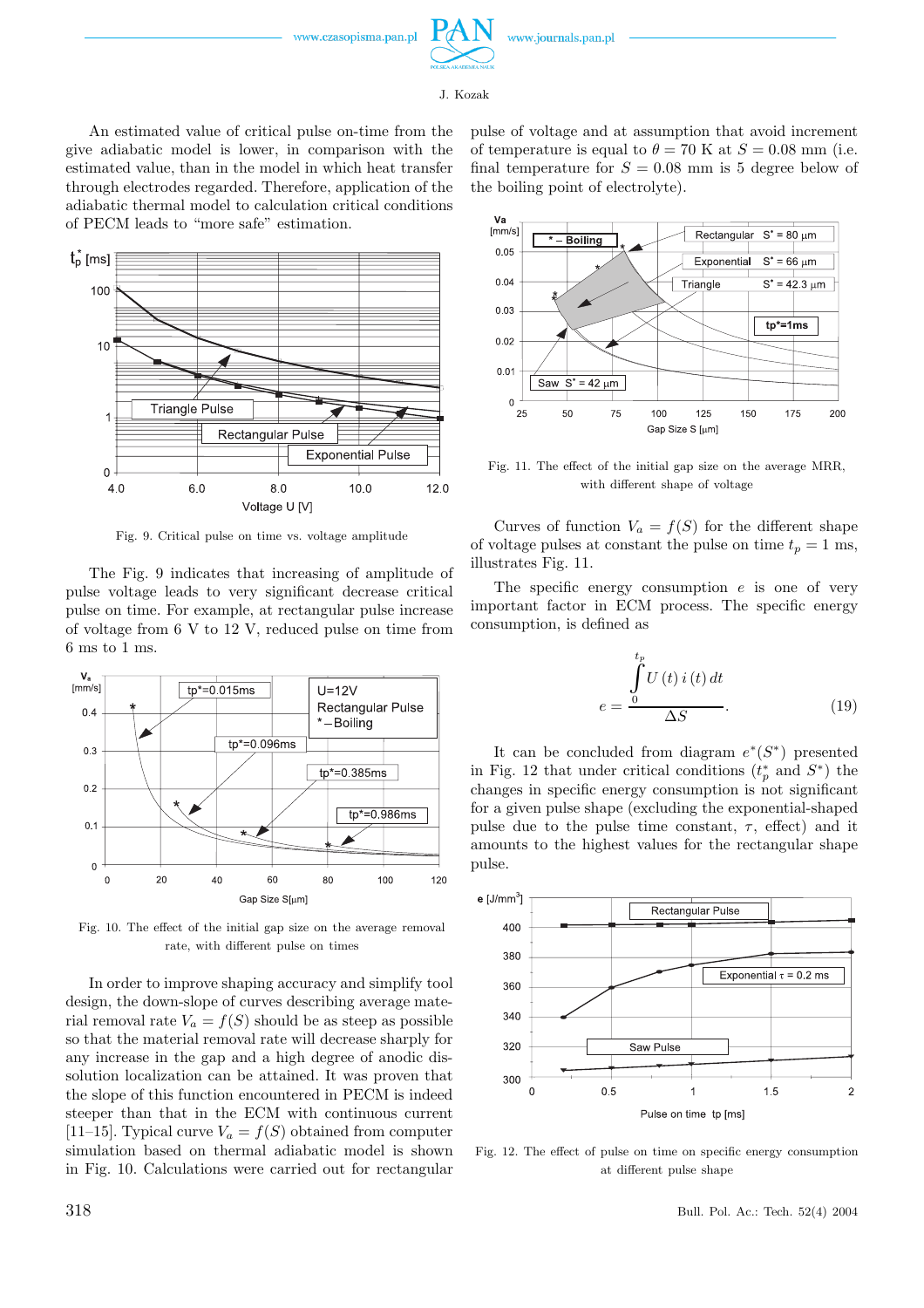

Thermal models of pulse electrochemical machining



Fig. 13. The effect of voltage U on the energy consumption ratio  $e^*$ 

The energy consumption ratio is decreased according to voltage amplitude decrease and that is depicted in Fig. 13. One should be also aware that the decrease of voltage amplitude  $U_0$  means the increase of the pulse time  $t_p^*$ .

The obtained results from the theoretical model have been verified by experimental results. The experiments were performed on a PECM machine, which is fitted with step motor driven by programmable tool feed driver. The ring is supplied from DC supply unit via a thyristor connector with forced communication, which generates controlled current pulses. The technical data for the power supply are pulse on-time  $t_p = 0.1{\text -}10$  ms, pulse off-time  $t_0 = 5$  ms to 50 s, voltage  $U = 3{\text -}30$  V, maximum pulse current  $I = 1000$  A. Solution of 15% NH<sub>4</sub>NO<sub>3</sub> in water were used as the electrolyte. The workpiece is made of steel 45 (0.45%C) and treated to a hardness of 55 HRC.

Figure 14 shows the comparison between experimental and calculated results of the average removal rates for ontime  $t_p = 2.0$  ms.

A comparison between results of the energy consumption shows that theoretical ones and the regressed experimental results have a fairly good agreement with the theoretical results (Fig. 15).



Fig. 14. The effect of gap with on the material removal rate (simulation and experiment)



Fig. 15. The effect of gap with on the energy consumption (simulation and experiment)